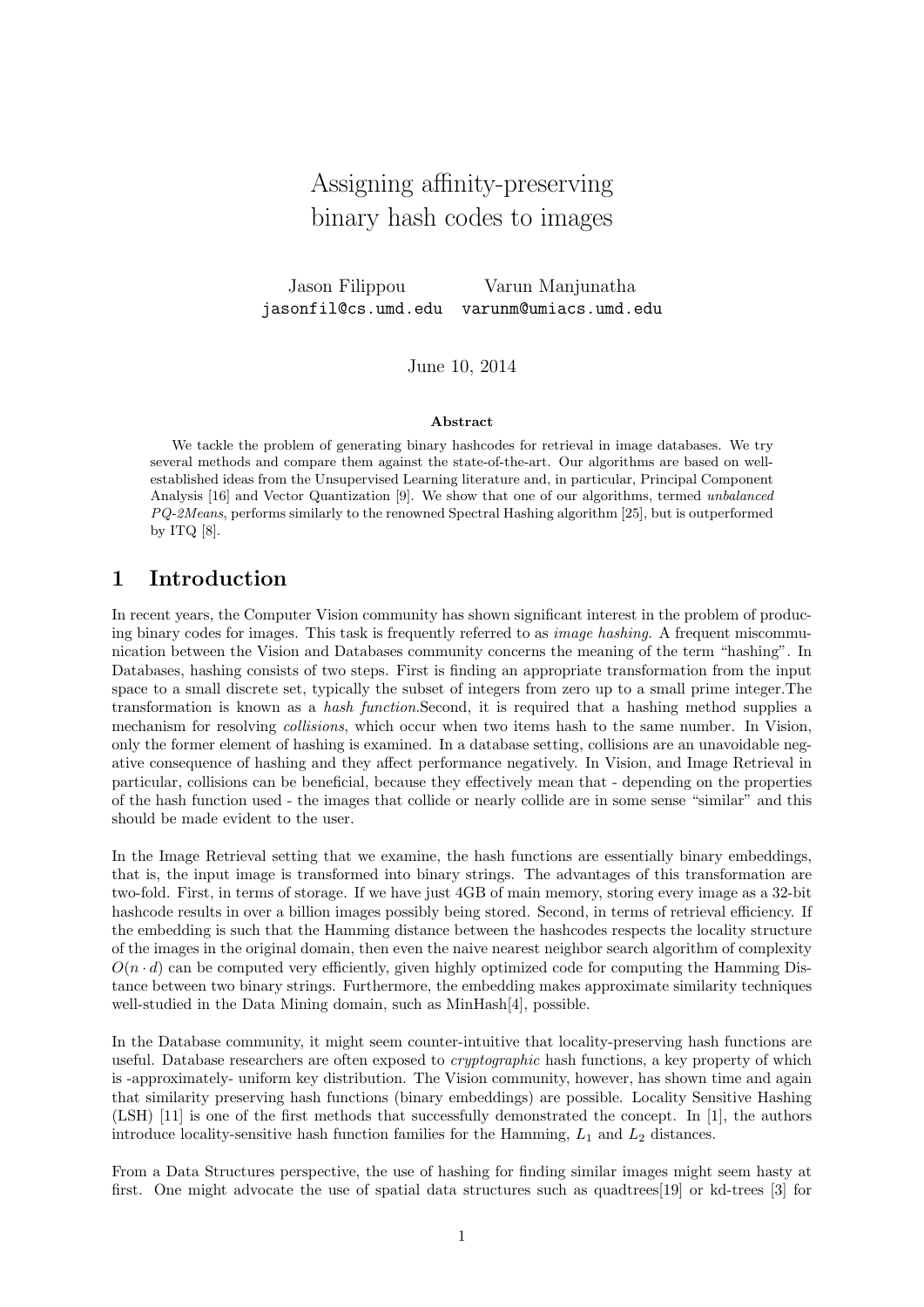finding similar images in the original d-dimensional space. Unfortunately, the former suffer from an exponential blow-up in the nodes of each level as d grows large (which is why they are typically limited to at most 3 dimensions, at which point they are called oct-trees) and the nearest-neighbor problem in a kd-tree takes  $O(2^d + log n)$  time to solve for a perfectly balanced kd-tree (and there are no balance guarantees in the structure). Therefore, tree-based representations are ill-suited to solve the general image retrieval problem, and we resort to hashing schemes. The obvious trade-off is that now we have probabilistic guarantees for finding an approximate nearest neighbor instead of the best set of nearest neighbors. This is nothing new, and it has been examined in previous setings as well. [4]

The remainder of this report is organized as follows. Section 2 outlines the related work on the field with particular emphasis on the methods that inspired us and we compared our algorithms with. Section 3 outlines the algorithms that we tried with particular emphasis on two:  $PCA\_Direct$  and  $PQ-2Means$ , and discusses their pros and cons. Section 4 contains our experimental results. We conclude in Section 5 and give pointers for future work.

## 2 Related work

The Vision literature is replete with works introducing similarity-preserving binary embedding methods. See [8, 22, 11, 5, 12, 17, 25, 18, 24] for some representative examples. In this section, we will focus on what are arguably the most influential of these methods, namely Spectral Hashing [25], Product Quantization [12] and ITQ  $[8]$ <sup>1</sup>

Spectral Hashing (SH) has been shown [25] to outperform Semantic Hashing [18], which is itself based on the Restricted Boltzmann Machine [10]. In [25], the authors show that the problem of finding an optimal binary code given a dataset is NP-Hard. By relaxing the original constraints, a closed-form eigenvalue solution is obtained which is based on thresholding the eigenvectors of the dataset's graph Laplacian. Despite the fact that SH has been since outperformed by the state-of-the-art methods [12, 8], we consider some of the insights learned from the algorithm to be important. Firstly, the authors of [25] outline the properties that a good binary code should have. Those should be:

- (a) The code should be short enough to simultaneously allow storing a large number of images in memory.
- (b) The code for a test point should be computed fast.
- (c) The code should be similarity-preserving, in the sense that distances in the original space should be correlated with distances in the Hamming space.

Furthermore, one of the major novelties of SH is that its optimization problem constrains the solution such that the produced bits are *pairwise uncorrelated* and that each bit fires 50% of the time. The reasoning behind both of these constraints is intuitive; for the former constraint, a bit firing at index  $i$ should have no bearing about whether a bit at index j should fire, otherwise the utility of j is put into question. Similarly, if we have an encoding which consists of k bits and one of these bits fires  $99\%$  of the time, then we could just as well get rid of that bit, since its *information content* [20] is very small.

Product Quantization (PQ) [12] is the next important work that we focus on. In this framework, Vector Quantization [9] is used to decompose the original space into a cartesian product of low-dimensional subspaces. These subspaces are clustered, and the input vectors are now represented as a sequence of subspace cluster indices. Two different distance metrics, one termed "symmetric" and the other "asymmetric" are devised and their efficacy with respect to finding approximate nearest neighbors is estimated. The method demonstrated top-of-the-line results at the time, outperforming SH by using both local patch-based image descriptors (SIFT [14], SURF [2]) and global descriptors (GIST [23]) for variable-length codes. It should be mentioned, however, that, in and of itself, PQ is not a binary embedding method; it is simply a technique for approximating the Euclidean distance between two vectors by the distance between certain cluster centroids, such that the quality of the approximation to the true nearest neighbors is high. As we will show later on, however, it is possible to use PQ to find high-quality

<sup>1</sup>Technically speaking, Product Quantization is not a binary embedding method, but we demonstrate that it can be considered such.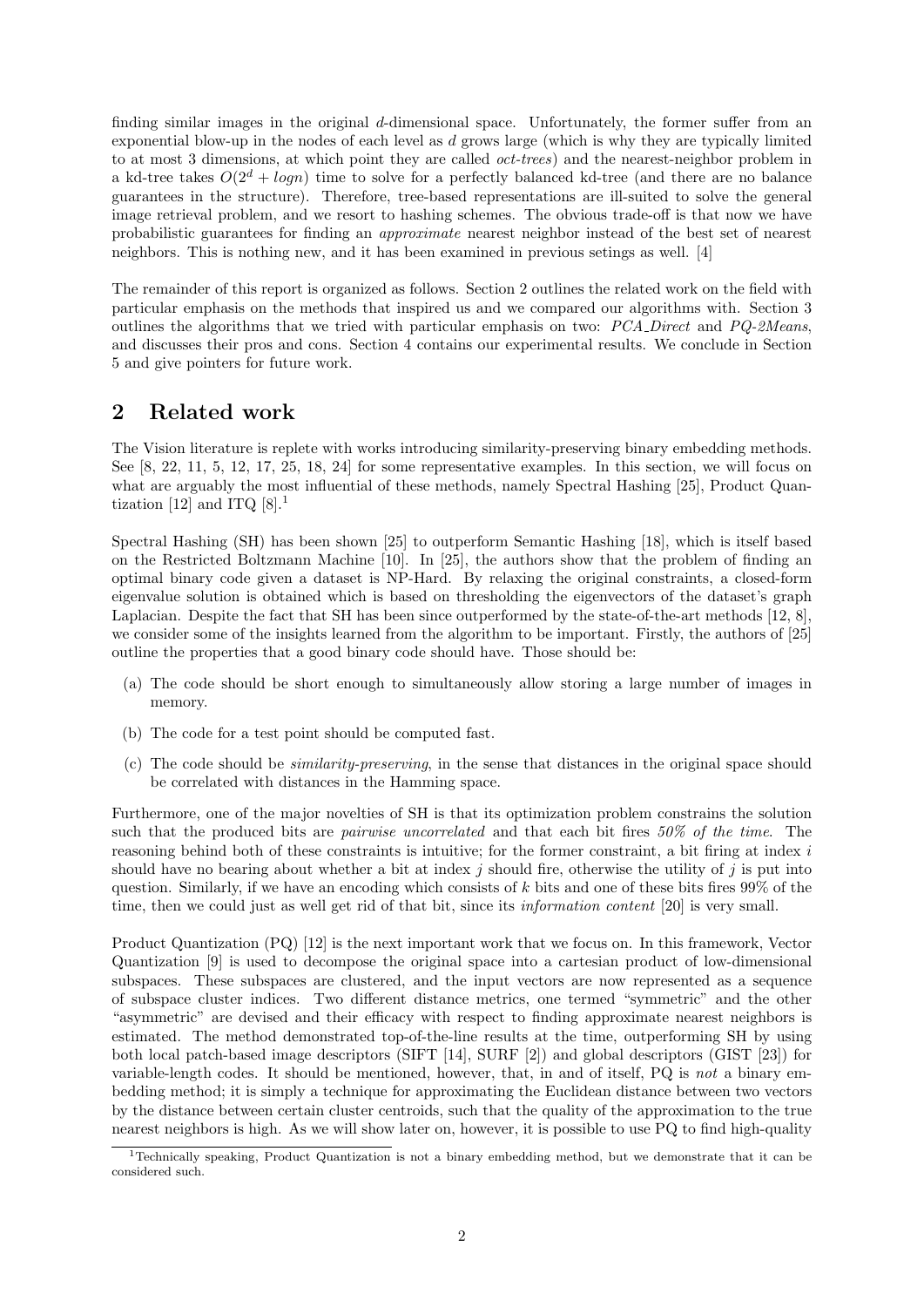binary embeddings.

Finally, Iterative Quantization (ITQ) [8] is currently the state-of-the-art method in producing binary codes for retrieval. The idea behind ITQ is to first start by centering the data and projecting it onto its principal components. Then, the sign of the projections is taken, yielding certain binary codes. As is made evident by Figure 1, however, this simple embedding does not necessarily respect the locality structure of the original data. For this reason, an iterative Expectation/Maximization-like process is devised to rotate the points as close as possible to the vertices of a binary hypercube, thus minimizing the quantization error of the binary mapping. Experimental results on the TinyImages[21] and CIFAR datasets [13] reveal that ITQ outperforms all other known binary embedding methods, such as Semantic Hashing [18], Shift-Invariant Kernels[17], LSH[11] and Spectral Hashing [25]. A comparison with PQ is not included because, as we mentioned earlier, PQ has not, until now, been perceived as a method that might produce binary embeddings.



Figure 1: Iterative Quantization.

Our method is mostly influenced by PQ. In a nutshell, the same way that ITQ begins with PCA embeddings and then essentially performs clustering in order to find the optimal rotation to minimize the quantization error of the data projections, we begin with spliting the original vectors into orthogonal subspaces and then perform k-means clustering with  $k = 2$ , hence the name PQ-2means. When a test point arrives, we split it into  $r$  orthogonal subspaces and then assign each and every one of these sub-vectors into its closest cluster, as computed at training time. This produces a binary embedding of length r. As will be shown in Section 4, this remarkably simple approach performs as well as SH, which is currently the second-best method for learning binary embeddings. It is lacking, however, when compared to the much more sophisticated ITQ.

# 3 Algorithms

In this section, we detail the algorithms that we used. We tried a large number of algorithms, but only two of them ended up having reasonable performance and we will thus focus on those the most.

### 3.1 PCA-Direct

Before we even surveyed the literature, we came up with the idea that projecting the data onto its principal components and taking the sign of the projections seemed to yield a conceptually correct result. Figure 2 shows a qualitative view of the process. An obvious problem with this approach is that it tends to cluster large portions of the data elements into similar distances. However, this is a common problem with all of the approaches in the literature. While it is true that the space of possible Hamming encodings is exponential in the length of the bitcodes, which means that we can store a tremendous amount of data with a relatively short code, the space of possible Hamming distances is linear  $2$ . This means that it is possible, in these problems, to generate false positives; this problem is typically alleviated by performing an additional post-processing step to filter out such false positives by ranking the returned neighbors [11].

<sup>&</sup>lt;sup>2</sup>For k bits, we have  $k + 1$  possible Hamming distances between two vectors: Either both vectors agree on all bits, or they disagree on  $k$  different possible index combinations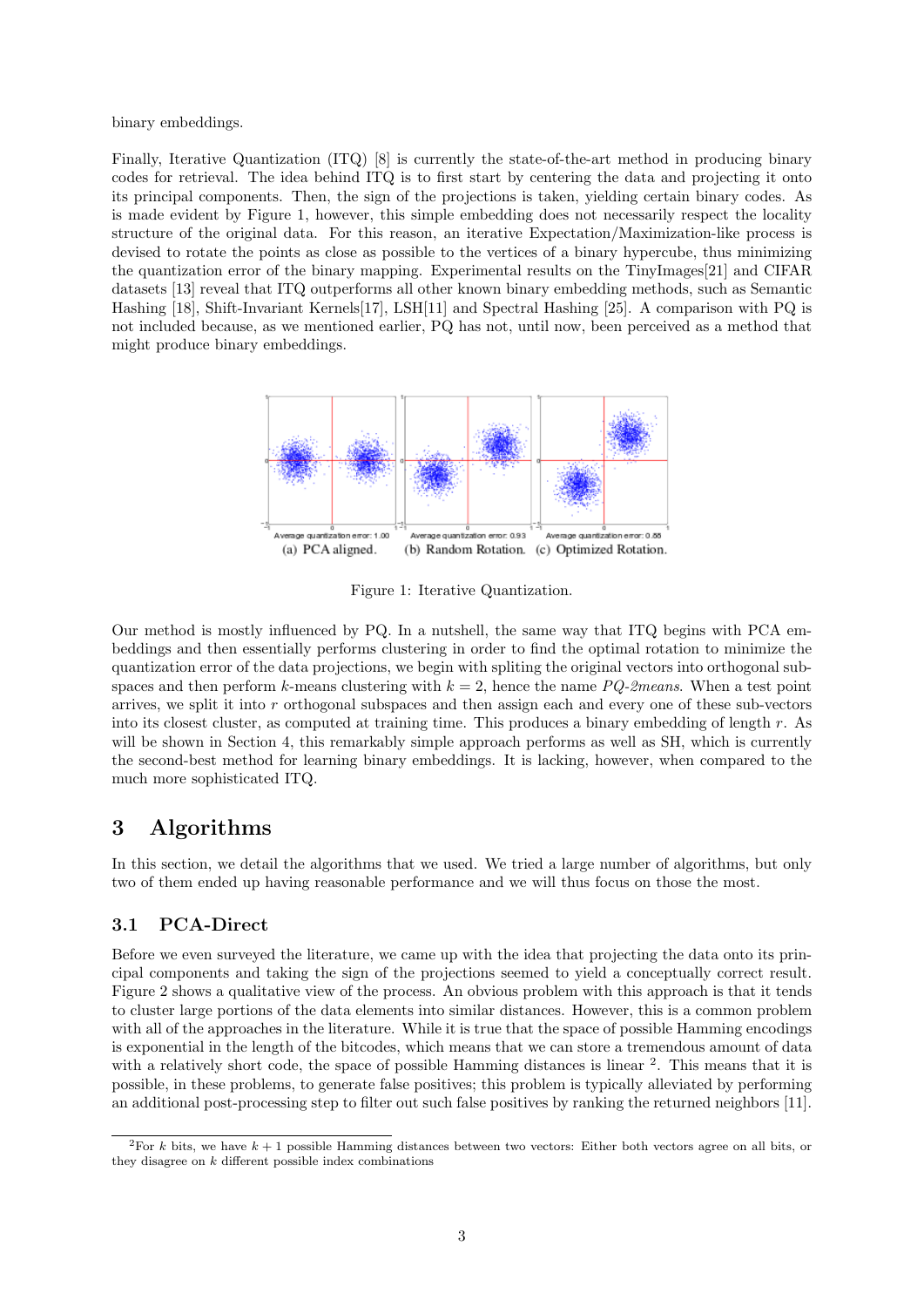

Figure 2: PCA Direct in 2 dimensions.

A closer look at the literature, however, revealed that PCA-Direct was compared against as a baseline of ITQ [8]. Recall that ITQ begins from PCA-Direct and iteratively rotates the data until it is optimally mapped to the vertices of the k-dimensional binary hypercube. In fact, one of the interesting findings of [8] was that even if a random rotation was applied to the result of PCA-Direct (a technique that they call PCA-RR for "PCA with Random Rotation"), the results can be significantly improved.

Nevertheless, we include PCA-Direct in our list of attempted methods, it is important to investigate how it rates compared to our other methods and the competition.

#### 3.2 PQ-2 means

Our most promising method was a combination of PQ and 2-means clustering. Inspired by [12], we first split the input vectors into sub-vectors of the same dimensionality. Following that, we perform  $k$ -means clustering, where we constrain k to be 2, hence the full name "PQ-2Means". Influenced by [25], where the different bits were constrained to fire 50% of the time and to be pairwise uncorrelated, we consider two different approaches: a "balanced" 2-means, where the two clusters are constrained to contain the same number of clusters and a classic, "unbalanced" 2-means. Figure 3 gives a visual interpretation of how these algorithms differ.

The main intuition behind using a "balanced" 2-means is that, when the two clusters formed by the subspaces are of the same cardinality, the training data's bits will all fire exactly 50% of the time (since a '1' will be assigned to exactly half of the vectors at that particular index, and the other half vectors will have a '0' at the same index). To perform this balanced 2-means clustering, we employed the following algorithm :

#### Balanced 2-means :

- 1. Initialize centers using the k-means++ algorithm.
- 2. While  $n\_iterations \leq MAX\_ITERATIONS$ 
	- (a) Create k rank lists which arrange points in order of proximity from each center.
	- (b) Assign one point from the ith rank list and remove it from all the other rank lists.
	- (c) Iterate amongst all the rank lists.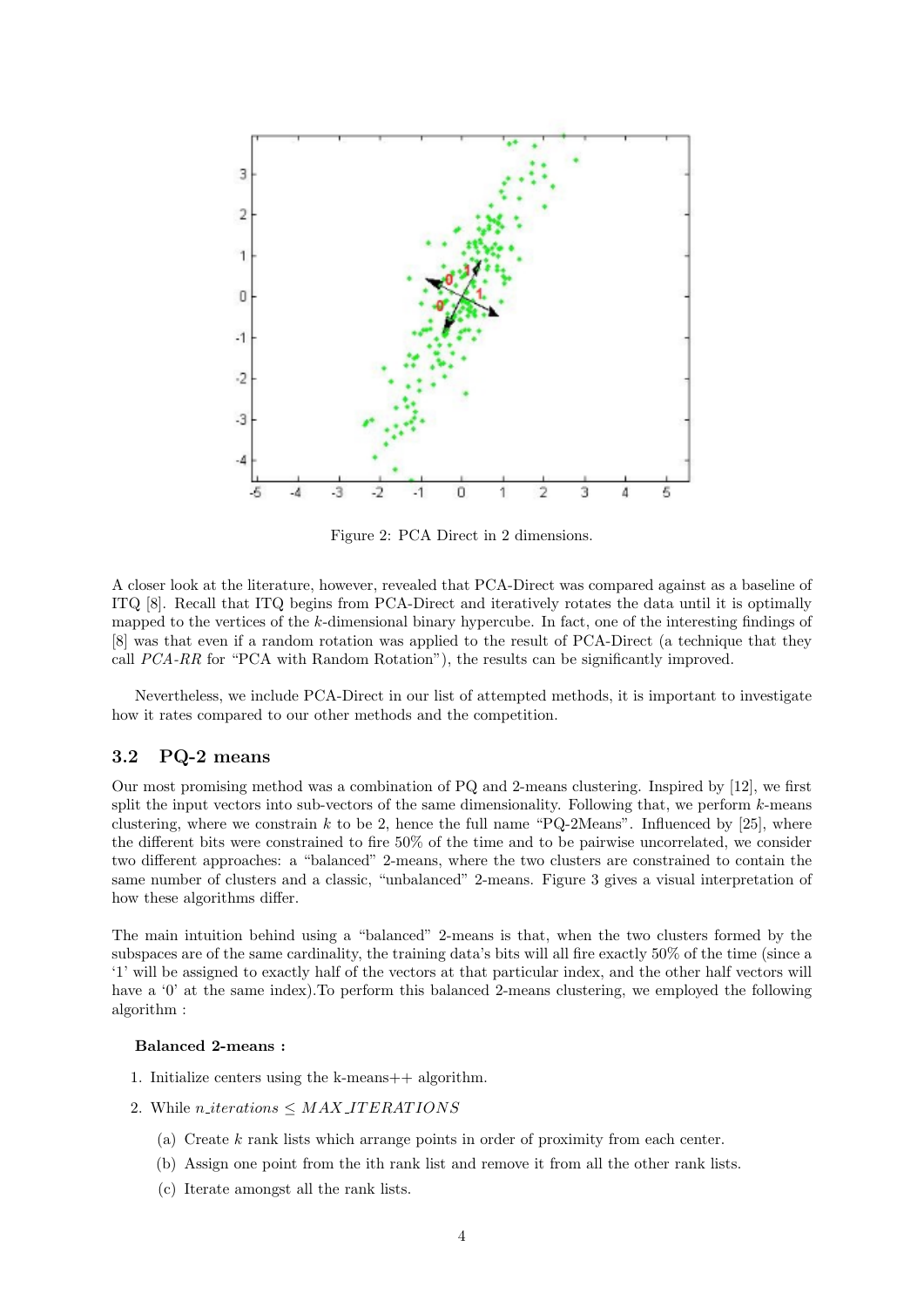

Figure 3: Unbalanced (regular) vs Balanced 2-means

- (d) Recompute the centers using the new assignments.
- (e) If the centers converge, break.

### 3.3 Other methods

In addition to the above methods, we tried some other techniques, which did not yield good results. We describe our methods below :

- In Spectral Hashing, each bit is given equal importance. However, we suspect that since the eigenvalues are arranged in increasing order, the bits are actually of unequal importance. Therefore, we tried to compute Hamming distances by weighting the bits with the eigenvalues. However, this yielded poor results, likely because our weighting scheme was extremely naive. Still, this could be a promising direction for research.
- Our product quantization approach involved splitting the feature space into subspaces, so that each subspace could be used to compute a single bit. A different way to do the subspace sampling would be random draws with replacement from the feature space. However, this method performed worse than our previous unbalanced 2-means approach.
- Finally, we tried to perform a 4-means clustering, rather than a 2-means, to allocate two bits per subspace. Our motivation behind this was that a vector space with four clusters would lead to more non-linear clusters than with 2-means. In fact, the experiments of  $|12|$  support the strategy of increasing the number of clusters per subspace, instead of increasing the number of subspaces and keeping the number of clusters low. However, this approach did not do better than our unbalanced 2-means approach either. We suspect this is because our assignment of bits to cluster centers was not optimal.

# 4 Experiments

To test our algorithms, we use image features from the Scene UNderstanding (SUN dataset)[15] dataset. Out of the 19000 dimensional feature vectors, 1005 were randomly selected. We then performed centering and unit normalization on these features, and plotted precision recall curves for the various methods over a retrieval problem. We computed nearest-neighbor ground truth by brute force. The results are visualized in Figure 4. Overall, we find that ITQ works extremely well for this dataset, while unbalanced PQ-2means works as well as Spectral Hashing. Balanced PQ-2means and PQ-2means with random sub-space draws all outperform the base-line of PCA Direct.

# 5 Conclusions / Future Work

In this project, we investigated several simple, yet for the most part novel approaches for producing similarity-preserving binary hash codes for image retrieval. We compare our algorithms against the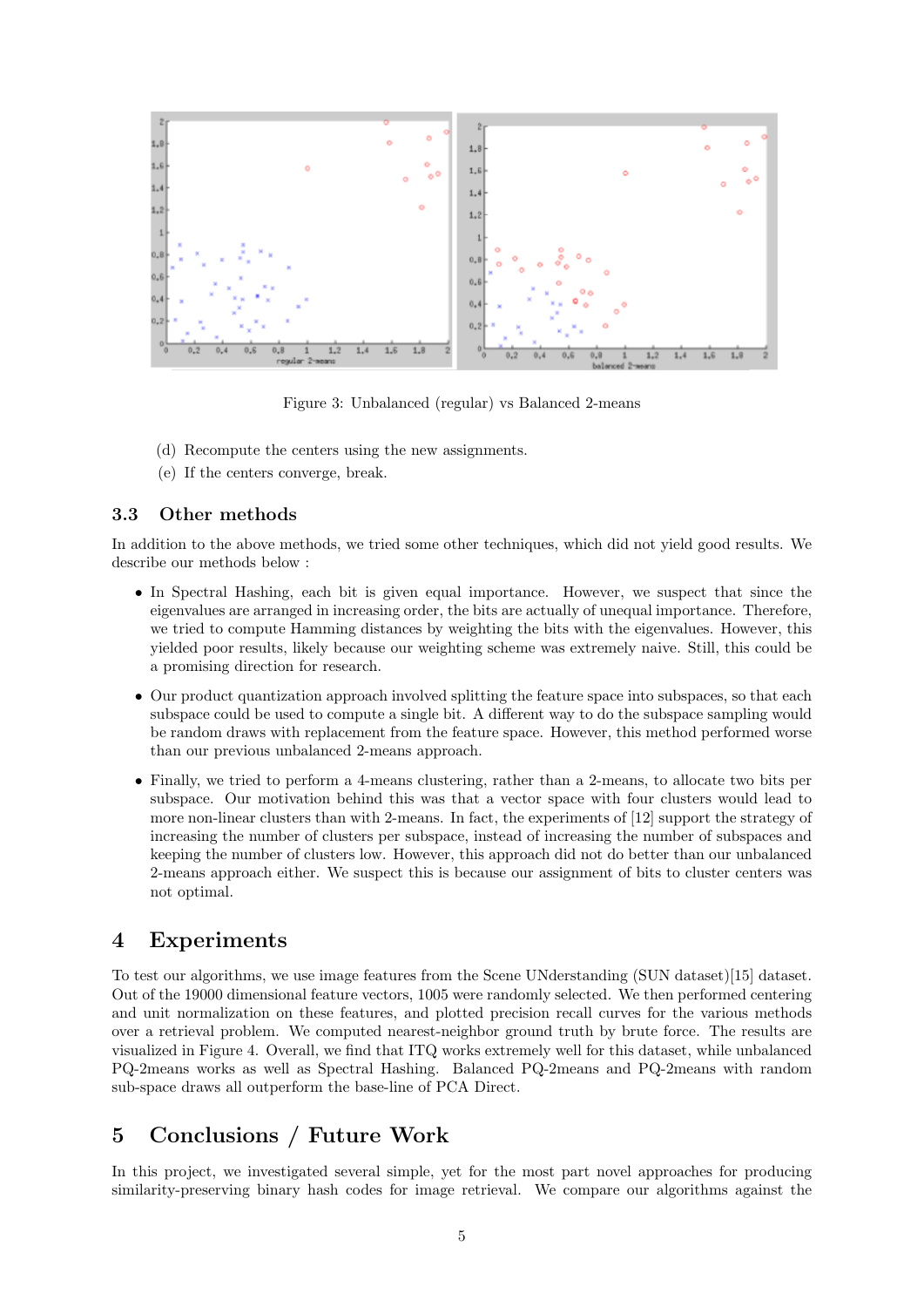

Figure 4: Precision-Recall curve showing various methods. PQ2meansU refers to unbalanced 2-means, PQ2meansB refers to balanced 2-means and PQ2meansRand refers to 2-means where the sub-spaces for product quantization are random draws from the feature space.

state-of-the-art on a portion of the SUN dataset and draw several important conclusions. While our method does not beat the competition, it comes in second, performing similarly to the very popular Spectral Hashing algorithm. It currently appears as if Iterative Quantization is unbeatable by any other method. It seems as if the only way to perform better is simply to start with ITQ and optimize over it. However, we arrive to some very important conclusions.

First and foremost, it is very easy to reach the level of performance exhibited by Spectral Hashing. We do so without solving a constrained optimization problem and we do not have to compute an out-of-sample extension for the test points. Our method is therefore inherently faster and easier to conceptualize. More importantly, our solution demonstrates that the Shannon-inspired heuristic of requiring the bits to be uncorrelated and making them 50% likely to fire is not a requirement for good codes. This has been theorized over the last few years by the community and in our lab in particular.

Second, Iterative Quantization is currently by far the strongest method. It seems as if the only way to beat ITQ is by using it as a "stepping stone" and doing some further post-processing (e.g [7]).

Third, we expected balanced PQ-2means to perform better than unbalanced PQ-2means, but this was not found to be the case. Perhaps the balanced assumption that we made about our data was incorrect. In any case our results indicate that the "balancing argument" may not be sound. A further assumption, that the bits be uncorrelated with each other, is likely to be universally true across all datasets.

Lastly, our work opens up broad avenues for research. This project, in conjunction with recent works (e.g [6]) show that PQ can be used successfully for the task of Image Retrieval. The algorithms presented in [6, 8] are all iterative in nature, which is a different approach than that taken in SH and similar works: instead of solving a relaxed optimization problem in a spectral framework, an attempt is made to reach an approximately optimal solution through Vector Quantization. In the future, we want to experiment further with our method in other datasets beyond SUN, where the variance of every dimension might be markedly different.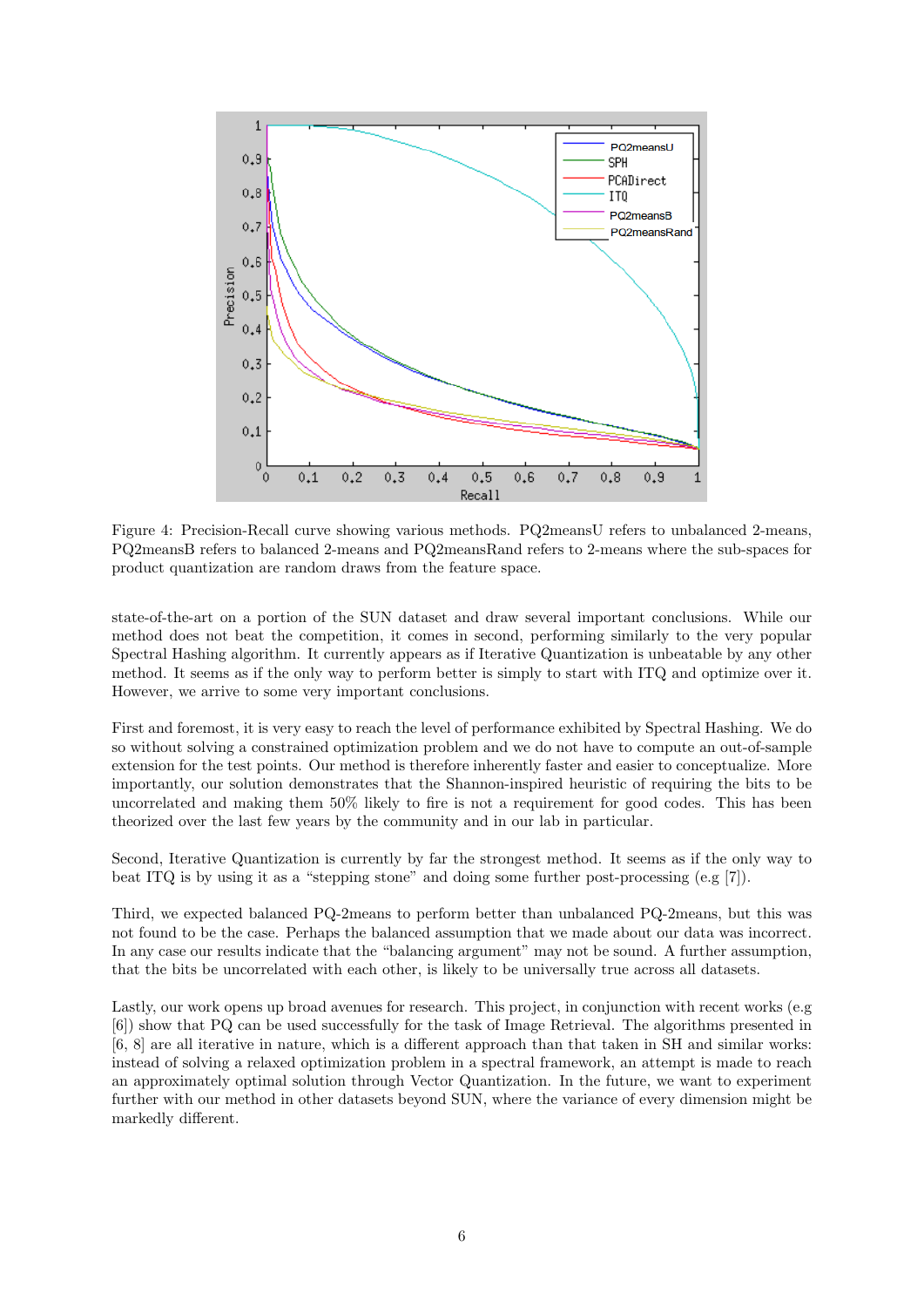# Acknowledgements

The authors would like to thank UMD Computer Science student Mohammad Rastegari for supplying evaluation code and spending time with us on enlightening discussions.

### References

- [1] Alexandr Andoni and Piotr Indyk. Near-optimal hashing algorithms for approximate nearest neighbor in high dimensions. Commun. ACM, 51(1):117–122, 2008.
- [2] Herbert Bay, Andreas Ess, Tinne Tuytelaars, and Luc Van Gool. Speeded-up robust features (surf). Comput. Vis. Image Underst., 110(3):346–359, June 2008.
- [3] Jon Louis Bentley. Multidimensional binary search trees used for associative searching. Commun. ACM, 18(9):509–517, September 1975.
- [4] A.Z. Broder. On the resemblance and containment of documents. In Compression and Complexity of Sequences 1997. Proceedings, pages 21–29, Jun 1997.
- [5] O. Chum, M. Perdoch, and J. Matas. Geometric min-hashing: Finding a (thick) needle in a haystack. In Computer Vision and Pattern Recognition, 2009. CVPR 2009. IEEE Conference on, pages 17–24, June 2009.
- [6] Tiezheng Ge, Kaiming He, Qifa Ke, and Jian Sun. Optimized Product Quantization for Approximate Nearest Neighbor Search. 2013 IEEE Conference on Computer Vision and Pattern Recognition, 0:2946–2953, 2013.
- [7] Tiezheng Ge, Kaiming He, and Jian Sun. Product Sparse Coding. In Computer Vision and Pattern Recognition, 2014.
- [8] Yunchao Gong and Svetlana Lazebnik. Iterative quantization: A procrustean approach to learning binary codes. In CVPR, pages 817–824, 2011.
- [9] R.M. Gray and D.L. Neuhoff. Quantization. Information Theory, IEEE Transactions on, 44(6):2325–2383, Oct 1998.
- [10] G E Hinton and R R Salakhutdinov. Reducing the dimensionality of data with neural networks. Science, 313(5786):504–507, July 2006.
- [11] Piotr Indyk and Rajeev Motwani. Approximate nearest neighbors: Towards removing the curse of dimensionality. In Proceedings of the Thirtieth Annual ACM Symposium on Theory of Computing, STOC '98, pages 604–613, New York, NY, USA, 1998. ACM.
- [12] Hervé Jégou, Matthijs Douze, and Cordelia Schmid. Product quantization for nearest neighbor search. IEEE Trans. Pattern Anal. Mach. Intell., 33(1):117–128, 2011.
- [13] Alex Krizhevsky. Learning Multiple Layers of Features from Tiny Images. Technical report, University of Toronto, 2009.
- [14] David G. Lowe. Object recognition from local scale-invariant features. In Proceedings of the International Conference on Computer Vision-Volume 2 - Volume 2, ICCV '99, pages 1150–, Washington, DC, USA, 1999. IEEE Computer Society.
- [15] Genevieve Patterson and James Hays. Sun attribute database: Discovering, annotating, and recognizing scene attributes. In Proceeding of the 25th Conference on Computer Vision and Pattern Recognition (CVPR), 2012.
- [16] Karl Pearson. LIII. On lines and planes of closest fit to systems of points in space. Philosophical Magazine Series 6, 2(11):559–572, 1901.
- [17] Maxim Raginsky and Svetlana Lazebnik. Locality-sensitive binary codes from shift-invariant kernels. In NIPS, pages 1509–1517, 2009.